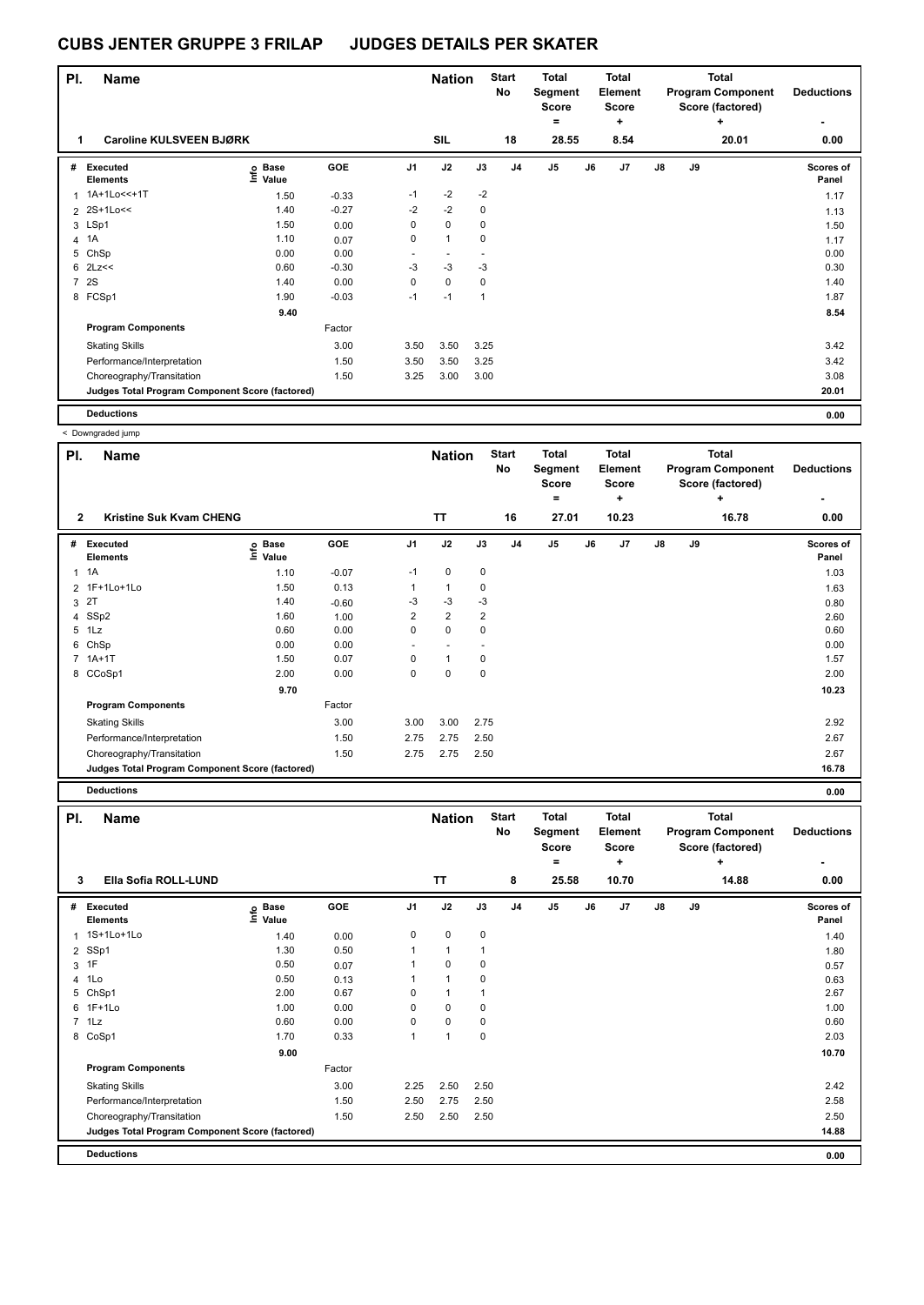| PI. | <b>Name</b>                                     |   |                            |         |                | <b>Nation</b> |      | <b>Start</b><br>No | <b>Total</b><br>Segment<br><b>Score</b> |    | <b>Total</b><br>Element<br><b>Score</b> |               |    | <b>Total</b><br><b>Program Component</b><br>Score (factored) | <b>Deductions</b>         |
|-----|-------------------------------------------------|---|----------------------------|---------|----------------|---------------|------|--------------------|-----------------------------------------|----|-----------------------------------------|---------------|----|--------------------------------------------------------------|---------------------------|
| 4   | <b>Madeleine ERIKSEN</b>                        |   |                            |         |                | <b>OSK</b>    |      | 22                 | $=$<br>24.65                            |    | ٠<br>8.78                               |               |    | ٠<br>15.87                                                   | ۰<br>0.00                 |
| #   | Executed<br><b>Elements</b>                     |   | e Base<br>E Value<br>Value | GOE     | J <sub>1</sub> | J2            | J3   | J4                 | J5                                      | J6 | J7                                      | $\mathsf{J}8$ | J9 |                                                              | <b>Scores of</b><br>Panel |
| 1   | 1A                                              |   | 1.10                       | $-0.60$ | $-3$           | $-3$          | $-3$ |                    |                                         |    |                                         |               |    |                                                              | 0.50                      |
| 2   | 1Lz+1T<<+1Lo                                    |   | 1.10                       | $-0.20$ | $-2$           | $-2$          | $-2$ |                    |                                         |    |                                         |               |    |                                                              | 0.90                      |
| 3   | 2S                                              |   | 1.40                       | $-0.27$ | $-1$           | $-1$          | $-2$ |                    |                                         |    |                                         |               |    |                                                              | 1.13                      |
|     | 4 CCoSp1                                        |   | 2.00                       | $-0.50$ | $-2$           | $-2$          | $-1$ |                    |                                         |    |                                         |               |    |                                                              | 1.50                      |
| 5   | ChSp1                                           |   | 2.00                       | 0.17    | 1              | $-1$          | 0    |                    |                                         |    |                                         |               |    |                                                              | 2.17                      |
|     | 6 1F+1A+SEQ                                     |   | 1.28                       | $-0.27$ | $-1$           | $-1$          | $-2$ |                    |                                         |    |                                         |               |    |                                                              | 1.01                      |
|     | 7 LSp1                                          |   | 1.50                       | $-0.40$ | $-2$           | $-2$          | 0    |                    |                                         |    |                                         |               |    |                                                              | 1.10                      |
|     | 8 1Lz                                           | e | 0.60                       | $-0.13$ | $-1$           | $-2$          | $-1$ |                    |                                         |    |                                         |               |    |                                                              | 0.47                      |
|     |                                                 |   | 10.98                      |         |                |               |      |                    |                                         |    |                                         |               |    |                                                              | 8.78                      |
|     | <b>Program Components</b>                       |   |                            | Factor  |                |               |      |                    |                                         |    |                                         |               |    |                                                              |                           |
|     | <b>Skating Skills</b>                           |   |                            | 3.00    | 2.75           | 2.75          | 2.75 |                    |                                         |    |                                         |               |    |                                                              | 2.75                      |
|     | Performance/Interpretation                      |   |                            | 1.50    | 2.50           | 2.50          | 2.50 |                    |                                         |    |                                         |               |    |                                                              | 2.50                      |
|     | Choreography/Transitation                       |   |                            | 1.50    | 3.00           | 2.25          | 2.50 |                    |                                         |    |                                         |               |    |                                                              | 2.58                      |
|     | Judges Total Program Component Score (factored) |   |                            |         |                |               |      |                    |                                         |    |                                         |               |    |                                                              | 15.87                     |
|     | <b>Deductions</b>                               |   |                            |         |                |               |      |                    |                                         |    |                                         |               |    |                                                              | 0.00                      |

< Downgraded jump e Jump take off with wrong edge (long)

| PI. | <b>Name</b>                                     |                   |         |      | <b>Nation</b> |      | <b>Start</b><br>No | Total<br>Segment<br><b>Score</b><br>= |    | <b>Total</b><br>Element<br><b>Score</b><br>٠ |               |    | Total<br><b>Program Component</b><br>Score (factored)<br>÷ | <b>Deductions</b>  |
|-----|-------------------------------------------------|-------------------|---------|------|---------------|------|--------------------|---------------------------------------|----|----------------------------------------------|---------------|----|------------------------------------------------------------|--------------------|
| 5   | <b>Lena HAAS</b>                                |                   |         |      | <b>SKK</b>    |      | 1                  | 24.64                                 |    | 11.12                                        |               |    | 13.52                                                      | 0.00               |
| #   | Executed<br><b>Elements</b>                     | e Base<br>⊆ Value | GOE     | J1   | J2            | J3   | J <sub>4</sub>     | J <sub>5</sub>                        | J6 | J <sub>7</sub>                               | $\mathsf{J}8$ | J9 |                                                            | Scores of<br>Panel |
|     | 1 1A+1Lo<<                                      | 1.10              | $-0.40$ | $-2$ | $-2$          | $-2$ |                    |                                       |    |                                              |               |    |                                                            | 0.70               |
|     | 2 2 S                                           | 1.40              | $-0.07$ | 0    | $\mathbf 0$   | $-1$ |                    |                                       |    |                                              |               |    |                                                            | 1.33               |
|     | 3 CoSp1                                         | 1.70              | 0.33    |      | $\mathbf{1}$  | 0    |                    |                                       |    |                                              |               |    |                                                            | 2.03               |
|     | 4 2Lo                                           | 1.80              | $-0.90$ | -3   | $-3$          | -3   |                    |                                       |    |                                              |               |    |                                                            | 0.90               |
|     | 5 ChSp1                                         | 2.00              | $-0.17$ | $-2$ | $\mathbf{1}$  | $-1$ |                    |                                       |    |                                              |               |    |                                                            | 1.83               |
|     | 6 1A                                            | 1.10              | $-0.27$ | $-2$ | $\mathbf 0$   | $-2$ |                    |                                       |    |                                              |               |    |                                                            | 0.83               |
|     | 7 1F+1Lo+1Lo                                    | 1.50              | 0.00    | 0    | $\pmb{0}$     | 0    |                    |                                       |    |                                              |               |    |                                                            | 1.50               |
|     | 8 CCoSp2                                        | 2.50              | $-0.50$ | $-2$ | $-2$          | $-1$ |                    |                                       |    |                                              |               |    |                                                            | 2.00               |
|     |                                                 | 13.10             |         |      |               |      |                    |                                       |    |                                              |               |    |                                                            | 11.12              |
|     | <b>Program Components</b>                       |                   | Factor  |      |               |      |                    |                                       |    |                                              |               |    |                                                            |                    |
|     | <b>Skating Skills</b>                           |                   | 3.00    | 2.50 | 2.50          | 2.25 |                    |                                       |    |                                              |               |    |                                                            | 2.42               |
|     | Performance/Interpretation                      |                   | 1.50    | 2.00 | 2.00          | 1.75 |                    |                                       |    |                                              |               |    |                                                            | 1.92               |
|     | Choreography/Transitation                       |                   | 1.50    | 2.50 | 2.50          | 1.75 |                    |                                       |    |                                              |               |    |                                                            | 2.25               |
|     | Judges Total Program Component Score (factored) |                   |         |      |               |      |                    |                                       |    |                                              |               |    |                                                            | 13.52              |
|     | <b>Deductions</b>                               |                   |         |      |               |      |                    |                                       |    |                                              |               |    |                                                            | 0.00               |

|                | < Downgraded jump                               |                              |         |                |                             |             |                                 |                                                  |    |                                                       |    |    |                                                                            |                                |
|----------------|-------------------------------------------------|------------------------------|---------|----------------|-----------------------------|-------------|---------------------------------|--------------------------------------------------|----|-------------------------------------------------------|----|----|----------------------------------------------------------------------------|--------------------------------|
| PI.<br>6       | <b>Name</b><br><b>Malin NAVESTAD</b>            |                              |         |                | <b>Nation</b><br><b>TIN</b> |             | <b>Start</b><br><b>No</b><br>24 | Total<br>Segment<br><b>Score</b><br>$=$<br>23.22 |    | <b>Total</b><br>Element<br><b>Score</b><br>٠<br>11.60 |    |    | <b>Total</b><br><b>Program Component</b><br>Score (factored)<br>÷<br>11.62 | <b>Deductions</b><br>٠<br>0.00 |
|                |                                                 |                              |         |                |                             |             |                                 |                                                  |    |                                                       |    |    |                                                                            |                                |
| #              | <b>Executed</b><br><b>Elements</b>              | <b>Base</b><br>١nfo<br>Value | GOE     | J <sub>1</sub> | J2                          | J3          | J <sub>4</sub>                  | J <sub>5</sub>                                   | J6 | J <sub>7</sub>                                        | J8 | J9 |                                                                            | <b>Scores of</b><br>Panel      |
|                | $1$ 1 Lz                                        | 0.60                         | $-0.10$ | $-1$           | $-1$                        | $-1$        |                                 |                                                  |    |                                                       |    |    |                                                                            | 0.50                           |
|                | 2 1A+1Lo+1Lo                                    | 2.10                         | $-0.07$ | 0              | 0                           | $-1$        |                                 |                                                  |    |                                                       |    |    |                                                                            | 2.03                           |
|                | 3 1 S                                           | 0.40                         | 0.00    | 0              | 0                           | 0           |                                 |                                                  |    |                                                       |    |    |                                                                            | 0.40                           |
|                | 4 CCoSp1                                        | 2.00                         | 0.33    | $\Omega$       | 1                           |             |                                 |                                                  |    |                                                       |    |    |                                                                            | 2.33                           |
|                | 5 1F+1Lo                                        | 1.00                         | $-0.10$ | $-1$           | $-2$                        | $\mathbf 0$ |                                 |                                                  |    |                                                       |    |    |                                                                            | 0.90                           |
|                | 6 1A                                            | 1.10                         | $-0.13$ | $-1$           | 0                           | $-1$        |                                 |                                                  |    |                                                       |    |    |                                                                            | 0.97                           |
| $\overline{7}$ | ChSp1                                           | 2.00                         | 0.67    | 0              | $\mathbf{1}$                | 1           |                                 |                                                  |    |                                                       |    |    |                                                                            | 2.67                           |
|                | 8 SSp1                                          | 1.30                         | 0.50    | 1              | 1                           | 1           |                                 |                                                  |    |                                                       |    |    |                                                                            | 1.80                           |
|                |                                                 | 10.50                        |         |                |                             |             |                                 |                                                  |    |                                                       |    |    |                                                                            | 11.60                          |
|                | <b>Program Components</b>                       |                              | Factor  |                |                             |             |                                 |                                                  |    |                                                       |    |    |                                                                            |                                |
|                | <b>Skating Skills</b>                           |                              | 3.00    | 2.00           | 2.00                        | 2.25        |                                 |                                                  |    |                                                       |    |    |                                                                            | 2.08                           |
|                | Performance/Interpretation                      |                              | 1.50    | 1.50           | 1.75                        | 2.00        |                                 |                                                  |    |                                                       |    |    |                                                                            | 1.75                           |
|                | Choreography/Transitation                       |                              | 1.50    | 1.75           | 1.75                        | 2.00        |                                 |                                                  |    |                                                       |    |    |                                                                            | 1.83                           |
|                | Judges Total Program Component Score (factored) |                              |         |                |                             |             |                                 |                                                  |    |                                                       |    |    |                                                                            | 11.62                          |
|                | <b>Deductions</b>                               |                              |         |                |                             |             |                                 |                                                  |    |                                                       |    |    |                                                                            | 0.00                           |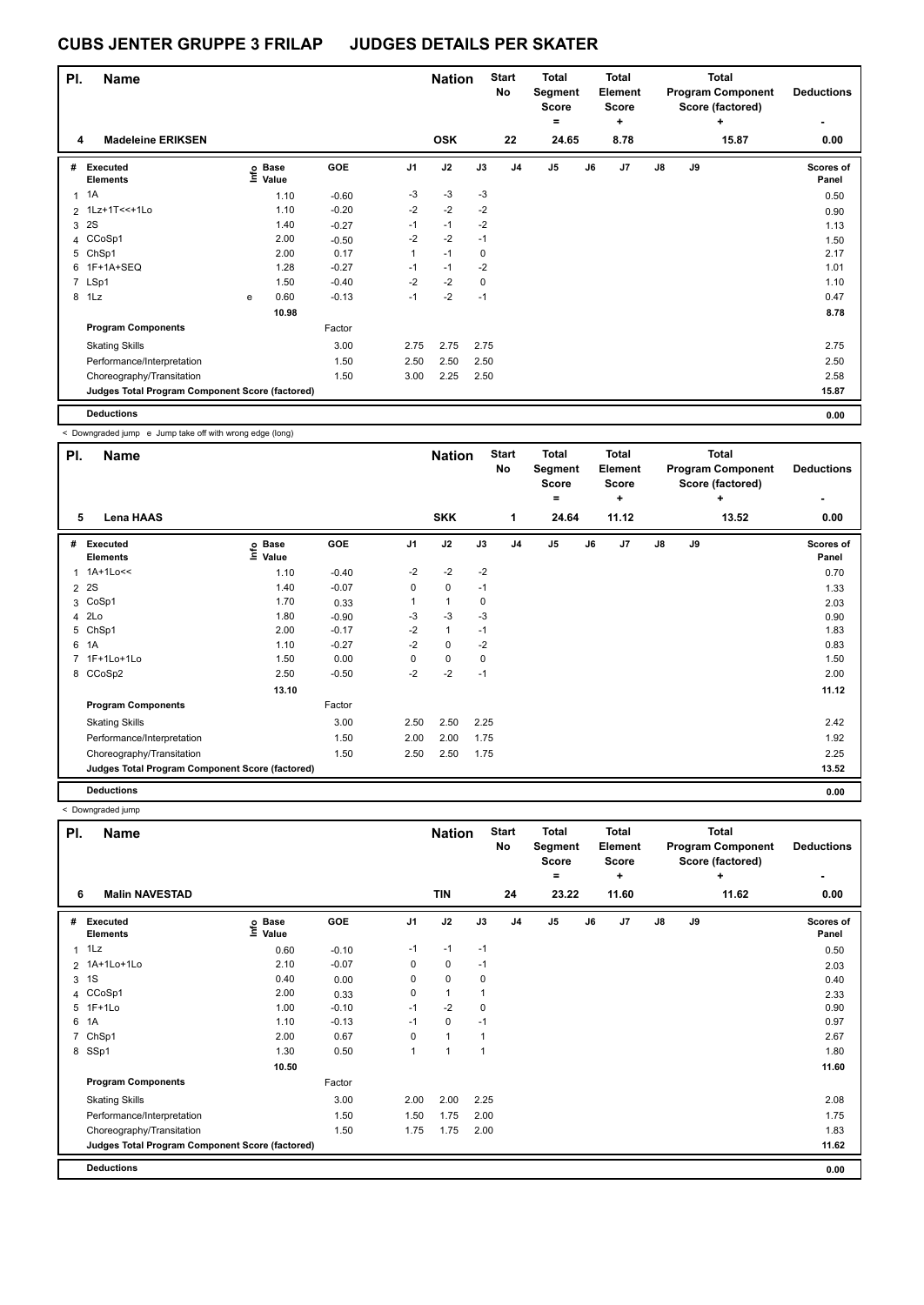| PI.            | Name                                            |                            |         |                | <b>Nation</b> |              | <b>Start</b><br>No | <b>Total</b><br>Segment<br><b>Score</b><br>$\equiv$ |    | <b>Total</b><br>Element<br><b>Score</b><br>٠ |               |    | <b>Total</b><br><b>Program Component</b><br>Score (factored)<br>$\ddot{}$ | <b>Deductions</b>         |
|----------------|-------------------------------------------------|----------------------------|---------|----------------|---------------|--------------|--------------------|-----------------------------------------------------|----|----------------------------------------------|---------------|----|---------------------------------------------------------------------------|---------------------------|
| 7              | Kamilla SOLEM                                   |                            |         |                | <b>BSK</b>    |              | 14                 | 22.93                                               |    | 10.43                                        |               |    | 12.50                                                                     | 0.00                      |
| #              | <b>Executed</b><br><b>Elements</b>              | <b>Base</b><br>١m<br>Value | GOE     | J <sub>1</sub> | J2            | J3           | J4                 | J <sub>5</sub>                                      | J6 | J7                                           | $\mathsf{J}8$ | J9 |                                                                           | <b>Scores of</b><br>Panel |
| 1              | 1S                                              | 0.40                       | 0.00    | 0              | $\mathbf 0$   | 0            |                    |                                                     |    |                                              |               |    |                                                                           | 0.40                      |
| 2              | SSp1                                            | 1.30                       | 0.50    | 1              | $\mathbf{1}$  | 1            |                    |                                                     |    |                                              |               |    |                                                                           | 1.80                      |
|                | 3 1Lz+1Lo                                       | 1.10                       | 0.00    | 0              | $\mathbf 0$   | 0            |                    |                                                     |    |                                              |               |    |                                                                           | 1.10                      |
| $\overline{4}$ | 1F                                              | 0.50                       | 0.13    | 1              | $\mathbf{1}$  | 0            |                    |                                                     |    |                                              |               |    |                                                                           | 0.63                      |
| 5              | 1Lo                                             | 0.50                       | 0.00    | 0              | 0             | 0            |                    |                                                     |    |                                              |               |    |                                                                           | 0.50                      |
| 6              | 1F+1Lo+1Lo                                      | 1.50                       | 0.00    | 0              | $\mathbf 0$   | 0            |                    |                                                     |    |                                              |               |    |                                                                           | 1.50                      |
| $\overline{7}$ | CoSp1                                           | 1.70                       | $-0.20$ | $-1$           | $-1$          | 0            |                    |                                                     |    |                                              |               |    |                                                                           | 1.50                      |
|                | 8 ChSp1                                         | 2.00                       | 1.00    | 1              | $\mathbf{1}$  | $\mathbf{1}$ |                    |                                                     |    |                                              |               |    |                                                                           | 3.00                      |
|                |                                                 | 9.00                       |         |                |               |              |                    |                                                     |    |                                              |               |    |                                                                           | 10.43                     |
|                | <b>Program Components</b>                       |                            | Factor  |                |               |              |                    |                                                     |    |                                              |               |    |                                                                           |                           |
|                | <b>Skating Skills</b>                           |                            | 3.00    | 2.00           | 2.25          | 2.00         |                    |                                                     |    |                                              |               |    |                                                                           | 2.08                      |
|                | Performance/Interpretation                      |                            | 1.50    | 2.50           | 2.25          | 1.75         |                    |                                                     |    |                                              |               |    |                                                                           | 2.17                      |
|                | Choreography/Transitation                       |                            | 1.50    | 2.25           | 2.25          | 1.50         |                    |                                                     |    |                                              |               |    |                                                                           | 2.00                      |
|                | Judges Total Program Component Score (factored) |                            |         |                |               |              |                    |                                                     |    |                                              |               |    |                                                                           | 12.50                     |
|                | <b>Deductions</b>                               |                            |         |                |               |              |                    |                                                     |    |                                              |               |    |                                                                           | 0.00                      |

| PI. | <b>Name</b>                                     |   |                   |         |                | <b>Nation</b> |      | <b>Start</b><br>No | Total<br>Segment<br><b>Score</b><br>۰ |    | <b>Total</b><br>Element<br><b>Score</b><br>÷ |               |    | <b>Total</b><br><b>Program Component</b><br>Score (factored)<br>٠ | <b>Deductions</b>  |
|-----|-------------------------------------------------|---|-------------------|---------|----------------|---------------|------|--------------------|---------------------------------------|----|----------------------------------------------|---------------|----|-------------------------------------------------------------------|--------------------|
| 8   | <b>Christina PAUS</b>                           |   |                   |         |                | <b>OSK</b>    |      | 11                 | 22.72                                 |    | 8.83                                         |               |    | 13.89                                                             | 0.00               |
| #   | <b>Executed</b><br><b>Elements</b>              |   | e Base<br>E Value | GOE     | J <sub>1</sub> | J2            | J3   | J <sub>4</sub>     | J <sub>5</sub>                        | J6 | J7                                           | $\mathsf{J}8$ | J9 |                                                                   | Scores of<br>Panel |
| 1   | 1Lo                                             |   | 0.50              | 0.13    | 1              | $\mathbf{1}$  | 0    |                    |                                       |    |                                              |               |    |                                                                   | 0.63               |
|     | 2 1Lz+1Lo+1T                                    | e | 1.50              | $-0.27$ | -3             | -3            | $-2$ |                    |                                       |    |                                              |               |    |                                                                   | 1.23               |
|     | 3 1F+1T                                         |   | 0.90              | $-0.03$ | $-1$           | 0             | 0    |                    |                                       |    |                                              |               |    |                                                                   | 0.87               |
| 4   | ChSp1                                           |   | 2.00              | 0.50    | 1              | $-1$          | 1    |                    |                                       |    |                                              |               |    |                                                                   | 2.50               |
|     | 5 SSp1                                          |   | 1.30              | 0.00    | 0              | $\mathbf 0$   | 0    |                    |                                       |    |                                              |               |    |                                                                   | 1.30               |
|     | 6 1Lz                                           | e | 0.60              | $-0.20$ | $-2$           | $-2$          | $-2$ |                    |                                       |    |                                              |               |    |                                                                   | 0.40               |
|     | 7 1F                                            |   | 0.50              | 0.00    | 0              | $\mathbf 0$   | 0    |                    |                                       |    |                                              |               |    |                                                                   | 0.50               |
|     | 8 CSp1                                          |   | 1.40              | 0.00    | 0              | $\mathbf 0$   | 0    |                    |                                       |    |                                              |               |    |                                                                   | 1.40               |
|     |                                                 |   | 8.70              |         |                |               |      |                    |                                       |    |                                              |               |    |                                                                   | 8.83               |
|     | <b>Program Components</b>                       |   |                   | Factor  |                |               |      |                    |                                       |    |                                              |               |    |                                                                   |                    |
|     | <b>Skating Skills</b>                           |   |                   | 3.00    | 2.00           | 2.25          | 2.25 |                    |                                       |    |                                              |               |    |                                                                   | 2.17               |
|     | Performance/Interpretation                      |   |                   | 1.50    | 2.50           | 2.75          | 2.25 |                    |                                       |    |                                              |               |    |                                                                   | 2.50               |
|     | Choreography/Transitation                       |   |                   | 1.50    | 2.50           | 2.50          | 2.25 |                    |                                       |    |                                              |               |    |                                                                   | 2.42               |
|     | Judges Total Program Component Score (factored) |   |                   |         |                |               |      |                    |                                       |    |                                              |               |    |                                                                   | 13.89              |
|     | <b>Deductions</b>                               |   |                   |         |                |               |      |                    |                                       |    |                                              |               |    |                                                                   | 0.00               |

e Jump take off with wrong edge (long)

| PI.            | <b>Name</b>                                     |   |                            |            |              | <b>Nation</b> |              | <b>Start</b><br><b>No</b> | Total<br>Segment<br><b>Score</b><br>$=$ |    | <b>Total</b><br>Element<br><b>Score</b><br>٠ |               |    | <b>Total</b><br><b>Program Component</b><br>Score (factored)<br>٠ | <b>Deductions</b>         |
|----------------|-------------------------------------------------|---|----------------------------|------------|--------------|---------------|--------------|---------------------------|-----------------------------------------|----|----------------------------------------------|---------------|----|-------------------------------------------------------------------|---------------------------|
| 9              | <b>Inneborg ANGELSKÅR</b>                       |   |                            |            |              | <b>SKK</b>    |              | $\overline{2}$            | 20.62                                   |    | 9.47                                         |               |    | 11.15                                                             | 0.00                      |
| #              | <b>Executed</b><br><b>Elements</b>              |   | e Base<br>⊆ Value<br>Value | <b>GOE</b> | J1           | J2            | J3           | J <sub>4</sub>            | J <sub>5</sub>                          | J6 | J <sub>7</sub>                               | $\mathsf{J}8$ | J9 |                                                                   | <b>Scores of</b><br>Panel |
|                | 1A+1Lo+1Lo<                                     |   | 2.00                       | $-0.07$    | $-1$         | $\mathbf 0$   | $\mathbf 0$  |                           |                                         |    |                                              |               |    |                                                                   | 1.93                      |
|                | 2 1Lz+1Lo+1T                                    | e | 1.50                       | $-0.13$    | $-1$         | $-2$          | $-1$         |                           |                                         |    |                                              |               |    |                                                                   | 1.37                      |
| 3              | CSSp1                                           |   | 1.90                       | 0.50       | 1            | $\mathbf{1}$  | $\mathbf{1}$ |                           |                                         |    |                                              |               |    |                                                                   | 2.40                      |
| 4              | ChSp                                            |   | 0.00                       | 0.00       |              |               |              |                           |                                         |    |                                              |               |    |                                                                   | 0.00                      |
| 5              | 2F<<                                            |   | 0.50                       | $-0.20$    | $-3$         | $-1$          | $-2$         |                           |                                         |    |                                              |               |    |                                                                   | 0.30                      |
| 6              | 2Lo<<                                           |   | 0.50                       | $-0.20$    | $-2$         | $-2$          | $-2$         |                           |                                         |    |                                              |               |    |                                                                   | 0.30                      |
| $\overline{7}$ | 2S<                                             |   | 1.00                       | $-0.33$    | $-2$         | $-2$          | $-1$         |                           |                                         |    |                                              |               |    |                                                                   | 0.67                      |
| 8              | CCoSp1                                          |   | 2.00                       | 0.50       | $\mathbf{1}$ | $\mathbf{1}$  | $\mathbf{1}$ |                           |                                         |    |                                              |               |    |                                                                   | 2.50                      |
|                |                                                 |   | 9.40                       |            |              |               |              |                           |                                         |    |                                              |               |    |                                                                   | 9.47                      |
|                | <b>Program Components</b>                       |   |                            | Factor     |              |               |              |                           |                                         |    |                                              |               |    |                                                                   |                           |
|                | <b>Skating Skills</b>                           |   |                            | 3.00       | 2.00         | 1.75          | 2.00         |                           |                                         |    |                                              |               |    |                                                                   | 1.92                      |
|                | Performance/Interpretation                      |   |                            | 1.50       | 1.75         | 1.75          | 1.50         |                           |                                         |    |                                              |               |    |                                                                   | 1.67                      |
|                | Choreography/Transitation                       |   |                            | 1.50       | 1.75         | 2.00          | 2.00         |                           |                                         |    |                                              |               |    |                                                                   | 1.92                      |
|                | Judges Total Program Component Score (factored) |   |                            |            |              |               |              |                           |                                         |    |                                              |               |    |                                                                   | 11.15                     |
|                | <b>Deductions</b>                               |   |                            |            |              |               |              |                           |                                         |    |                                              |               |    |                                                                   | 0.00                      |

< Downgraded jump e Jump take off with wrong edge (long)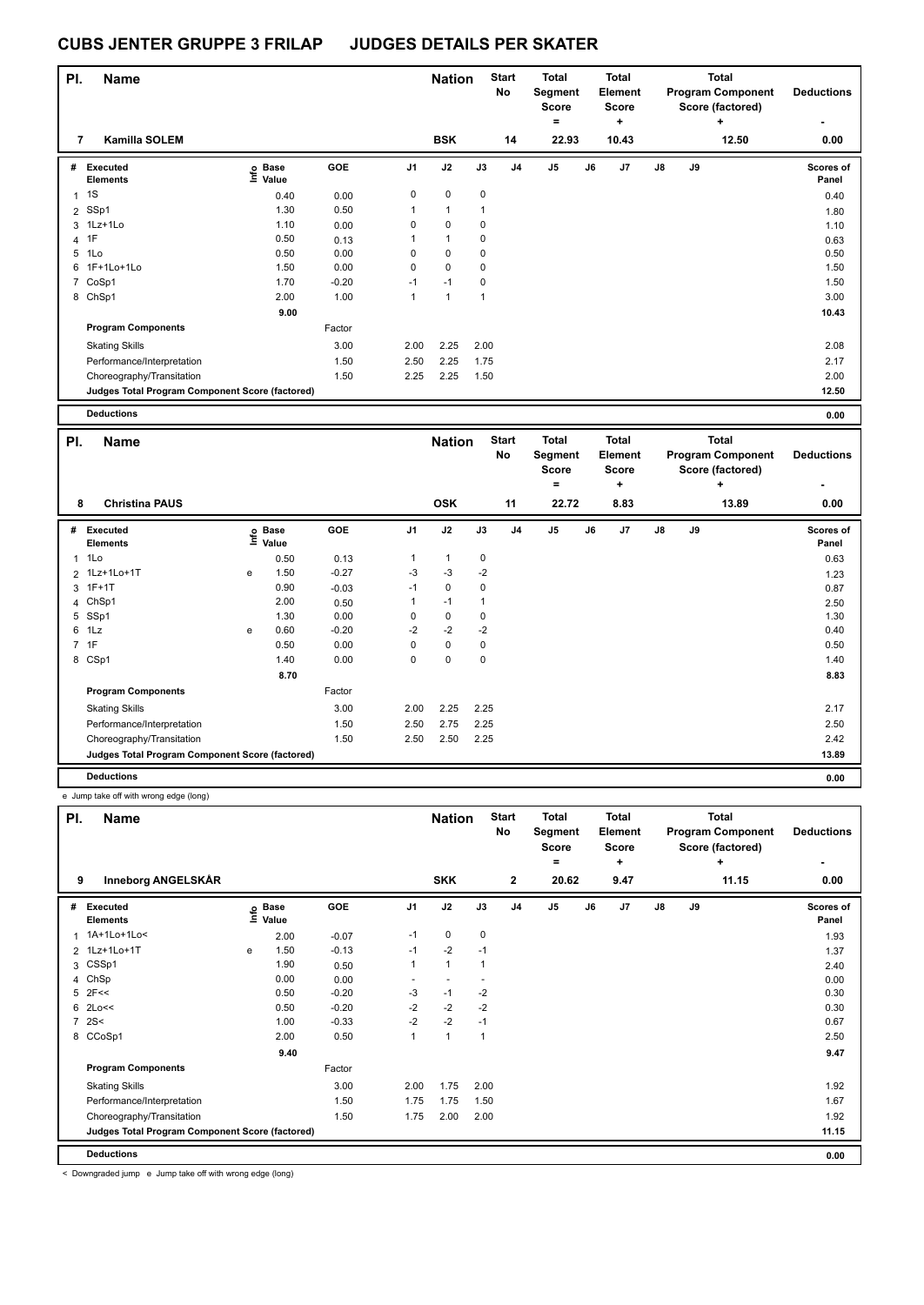| PI.            | <b>Name</b>                                     |                   |                 |                               | <b>Nation</b>                |                             | Start<br>No        | Total<br>Segment<br><b>Score</b>                    |    | <b>Total</b><br><b>Element</b><br><b>Score</b> |    |    | <b>Total</b><br><b>Program Component</b><br>Score (factored)      | <b>Deductions</b> |
|----------------|-------------------------------------------------|-------------------|-----------------|-------------------------------|------------------------------|-----------------------------|--------------------|-----------------------------------------------------|----|------------------------------------------------|----|----|-------------------------------------------------------------------|-------------------|
| 10             | Ingrid SKJØNBORG                                |                   |                 |                               | <b>AKK</b>                   |                             | 6                  | $=$<br>19.55                                        |    | ٠<br>9.30                                      |    |    | 10.25                                                             | 0.00              |
| #              | <b>Executed</b>                                 | e Base<br>E Value | GOE             | J1                            | J2                           | $\mathsf{J3}$               | J <sub>4</sub>     | J5                                                  | J6 | J7                                             | J8 | J9 |                                                                   | Scores of         |
|                | <b>Elements</b>                                 |                   |                 |                               |                              |                             |                    |                                                     |    |                                                |    |    |                                                                   | Panel             |
| 1              | $1F+1Lo$                                        | 1.00              | 0.00            | 0                             | $\mathbf 0$                  | $\pmb{0}$                   |                    |                                                     |    |                                                |    |    |                                                                   | 1.00              |
| $\overline{2}$ | ChSp1                                           | 2.00              | $-0.17$         | $-1$                          | $\pmb{0}$<br>$-1$            | $\pmb{0}$                   |                    |                                                     |    |                                                |    |    |                                                                   | 1.83              |
| 4              | 3 1A+1Lo<br>SSp1                                | 1.60<br>1.30      | $-0.07$<br>0.50 | $\pmb{0}$<br>$\overline{1}$   | $\mathbf{1}$                 | $\pmb{0}$<br>$\overline{1}$ |                    |                                                     |    |                                                |    |    |                                                                   | 1.53<br>1.80      |
|                | 5 1A                                            | 1.10              | $-0.60$         | -3                            | $-3$                         | $-3$                        |                    |                                                     |    |                                                |    |    |                                                                   | 0.50              |
| 6              | 1Lz                                             | 0.60              | $-0.03$         | $-1$                          | $\mathbf 0$                  | $\pmb{0}$                   |                    |                                                     |    |                                                |    |    |                                                                   | 0.57              |
|                | 7 1Lo                                           | 0.50              | $-0.03$         | $-1$                          | 0                            | $\pmb{0}$                   |                    |                                                     |    |                                                |    |    |                                                                   | 0.47              |
|                | 8 CoSp1                                         | 1.70              | $-0.10$         | $\mathbf 0$                   | $\pmb{0}$                    | $-1$                        |                    |                                                     |    |                                                |    |    |                                                                   | 1.60              |
|                |                                                 | 9.80              |                 |                               |                              |                             |                    |                                                     |    |                                                |    |    |                                                                   | 9.30              |
|                | <b>Program Components</b>                       |                   | Factor          |                               |                              |                             |                    |                                                     |    |                                                |    |    |                                                                   |                   |
|                | <b>Skating Skills</b>                           |                   | 3.00            | 1.75                          | 1.75                         | 1.75                        |                    |                                                     |    |                                                |    |    |                                                                   | 1.75              |
|                | Performance/Interpretation                      |                   | 1.50            | 2.00                          | 1.25                         | 2.00                        |                    |                                                     |    |                                                |    |    |                                                                   | 1.75              |
|                | Choreography/Transitation                       |                   | 1.50            | 1.75                          | 1.25                         | 1.75                        |                    |                                                     |    |                                                |    |    |                                                                   | 1.58              |
|                | Judges Total Program Component Score (factored) |                   |                 |                               |                              |                             |                    |                                                     |    |                                                |    |    |                                                                   | 10.25             |
|                | <b>Deductions</b>                               |                   |                 |                               |                              |                             |                    |                                                     |    |                                                |    |    |                                                                   | 0.00              |
|                |                                                 |                   |                 |                               |                              |                             |                    |                                                     |    |                                                |    |    |                                                                   |                   |
| PI.            | <b>Name</b>                                     |                   |                 |                               | <b>Nation</b>                |                             | <b>Start</b><br>No | <b>Total</b><br>Segment<br><b>Score</b><br>$\equiv$ |    | <b>Total</b><br><b>Element</b><br><b>Score</b> |    |    | <b>Total</b><br><b>Program Component</b><br>Score (factored)      | <b>Deductions</b> |
| 11             | Ingrid Morken LOFTHUS                           |                   |                 |                               | OI                           |                             | 12                 | 19.54                                               |    | ۰.<br>9.90                                     |    |    | ٠<br>10.64                                                        | 1.00              |
| #              | <b>Executed</b>                                 |                   | GOE             | J1                            | J2                           | J3                          | J <sub>4</sub>     | J <sub>5</sub>                                      | J6 | J7                                             | J8 | J9 |                                                                   | Scores of         |
|                | <b>Elements</b>                                 | e Base<br>E Value |                 |                               |                              |                             |                    |                                                     |    |                                                |    |    |                                                                   | Panel             |
| 1              | 1F+1Lo+1Lo                                      | 1.50              | 0.00            | $\pmb{0}$                     | $\pmb{0}$                    | $\pmb{0}$                   |                    |                                                     |    |                                                |    |    |                                                                   | 1.50              |
| $\overline{2}$ | CoSp1                                           | 1.70              | 0.00            | $\mathbf 0$                   | $\mathbf 0$                  | $\pmb{0}$                   |                    |                                                     |    |                                                |    |    |                                                                   | 1.70              |
|                | 3 1Lz+1Lo                                       | 1.10              | $-0.10$         | 0                             | $-2$                         | $-1$                        |                    |                                                     |    |                                                |    |    |                                                                   | 1.00              |
| 4              | 1Lo                                             | 0.50              | 0.00            | $\mathbf 0$                   | 0                            | $\pmb{0}$                   |                    |                                                     |    |                                                |    |    |                                                                   | 0.50              |
|                | 5 ChSp1<br>6 USp1                               | 2.00<br>1.20      | 0.67<br>0.33    | $\mathbf 0$<br>$\overline{1}$ | $\mathbf{1}$<br>$\mathbf{1}$ | $\overline{1}$<br>$\pmb{0}$ |                    |                                                     |    |                                                |    |    |                                                                   | 2.67<br>1.53      |
|                | $7$ 1 Lz                                        | 0.60              | $-0.07$         | $-1$                          | $\mathbf 0$                  | $-1$                        |                    |                                                     |    |                                                |    |    |                                                                   | 0.53              |
|                | 8 1F                                            | 0.50              | $-0.03$         | $\mathbf 0$                   | $-1$                         | 0                           |                    |                                                     |    |                                                |    |    |                                                                   | 0.47              |
|                |                                                 | 9.10              |                 |                               |                              |                             |                    |                                                     |    |                                                |    |    |                                                                   | 9.90              |
|                | <b>Program Components</b>                       |                   | Factor          |                               |                              |                             |                    |                                                     |    |                                                |    |    |                                                                   |                   |
|                | <b>Skating Skills</b>                           |                   | 3.00            | 1.75                          | 2.00                         | 2.00                        |                    |                                                     |    |                                                |    |    |                                                                   | 1.92              |
|                | Performance/Interpretation                      |                   | 1.50            | 1.50                          | 1.50                         | 1.75                        |                    |                                                     |    |                                                |    |    |                                                                   | 1.58              |
|                | Choreography/Transitation                       |                   | 1.50            | 1.75                          | 1.75                         | 1.50                        |                    |                                                     |    |                                                |    |    |                                                                   | 1.67              |
|                | Judges Total Program Component Score (factored) |                   |                 |                               |                              |                             |                    |                                                     |    |                                                |    |    |                                                                   | 10.64             |
|                | <b>Deductions</b>                               | Time violation:   | $-1.00$         |                               |                              |                             |                    |                                                     |    |                                                |    |    |                                                                   | $-1.00$           |
|                |                                                 |                   |                 |                               |                              |                             |                    |                                                     |    |                                                |    |    |                                                                   |                   |
| PI.            | Name                                            |                   |                 |                               | <b>Nation</b>                |                             | <b>Start</b><br>No | <b>Total</b><br><b>Segment</b><br>Score<br>$\equiv$ |    | <b>Total</b><br>Element<br><b>Score</b><br>٠   |    |    | <b>Total</b><br><b>Program Component</b><br>Score (factored)<br>+ | <b>Deductions</b> |
| 12             | <b>Hedvig GUSTAVSEN</b>                         |                   |                 |                               | OI                           |                             | 23                 | 18.68                                               |    | 6.66                                           |    |    | 12.02                                                             | 0.00              |
|                | # Executed                                      | e Base<br>E Value | GOE             | J1                            | J2                           | $\mathsf{J3}$               | J4                 | $\mathsf{J}5$                                       | J6 | J7                                             | J8 | J9 |                                                                   | Scores of         |
|                | <b>Elements</b>                                 |                   |                 |                               |                              |                             |                    |                                                     |    |                                                |    |    |                                                                   | Panel             |
|                | $1$ 1F                                          | 0.50              | 0.00            | 0                             | $\pmb{0}$                    | $\pmb{0}$                   |                    |                                                     |    |                                                |    |    |                                                                   | 0.50              |
|                | 2 1Lo+1Lo                                       | 1.00<br>1.70      | 0.00            | $\pmb{0}$                     | $\pmb{0}$<br>0               | $\pmb{0}$<br>$-1$           |                    |                                                     |    |                                                |    |    |                                                                   | 1.00              |
|                | 3 CoSp1<br>4 1F+1Lo                             | 1.00              | $-0.30$<br>0.00 | -2<br>$\pmb{0}$               | 0                            | $\pmb{0}$                   |                    |                                                     |    |                                                |    |    |                                                                   | 1.40<br>1.00      |
|                | 5 ChSp1                                         | 2.00              | $-0.17$         | -2                            | $-1$                         | $\mathbf{1}$                |                    |                                                     |    |                                                |    |    |                                                                   | 1.83              |
|                | 6 CSp                                           | 0.00              | 0.00            | $\overline{a}$                | $\overline{a}$               | ÷,                          |                    |                                                     |    |                                                |    |    |                                                                   | 0.00              |
|                | $7$ 1 Lz                                        | 0.60<br>e         | $-0.17$         | -2                            | $-2$                         | $-1$                        |                    |                                                     |    |                                                |    |    |                                                                   | 0.43              |
|                | 8 1Lo                                           | 0.50              | 0.00            | $\mathbf 0$                   | $\mathbf 0$                  | $\pmb{0}$                   |                    |                                                     |    |                                                |    |    |                                                                   | 0.50              |
|                |                                                 | 7.30              |                 |                               |                              |                             |                    |                                                     |    |                                                |    |    |                                                                   | 6.66              |
|                | <b>Program Components</b>                       |                   | Factor          |                               |                              |                             |                    |                                                     |    |                                                |    |    |                                                                   |                   |
|                | <b>Skating Skills</b>                           |                   | 3.00            | 1.75                          | 2.00                         | 2.00                        |                    |                                                     |    |                                                |    |    |                                                                   | 1.92              |
|                | Performance/Interpretation                      |                   | 1.50            | 2.25                          | 2.00                         | 2.50                        |                    |                                                     |    |                                                |    |    |                                                                   | 2.25              |
|                | Choreography/Transitation                       |                   | 1.50            | 1.75                          | 1.75                         | 2.25                        |                    |                                                     |    |                                                |    |    |                                                                   | 1.92              |
|                | Judges Total Program Component Score (factored) |                   |                 |                               |                              |                             |                    |                                                     |    |                                                |    |    |                                                                   | 12.02             |
|                | <b>Deductions</b>                               |                   |                 |                               |                              |                             |                    |                                                     |    |                                                |    |    |                                                                   | 0.00              |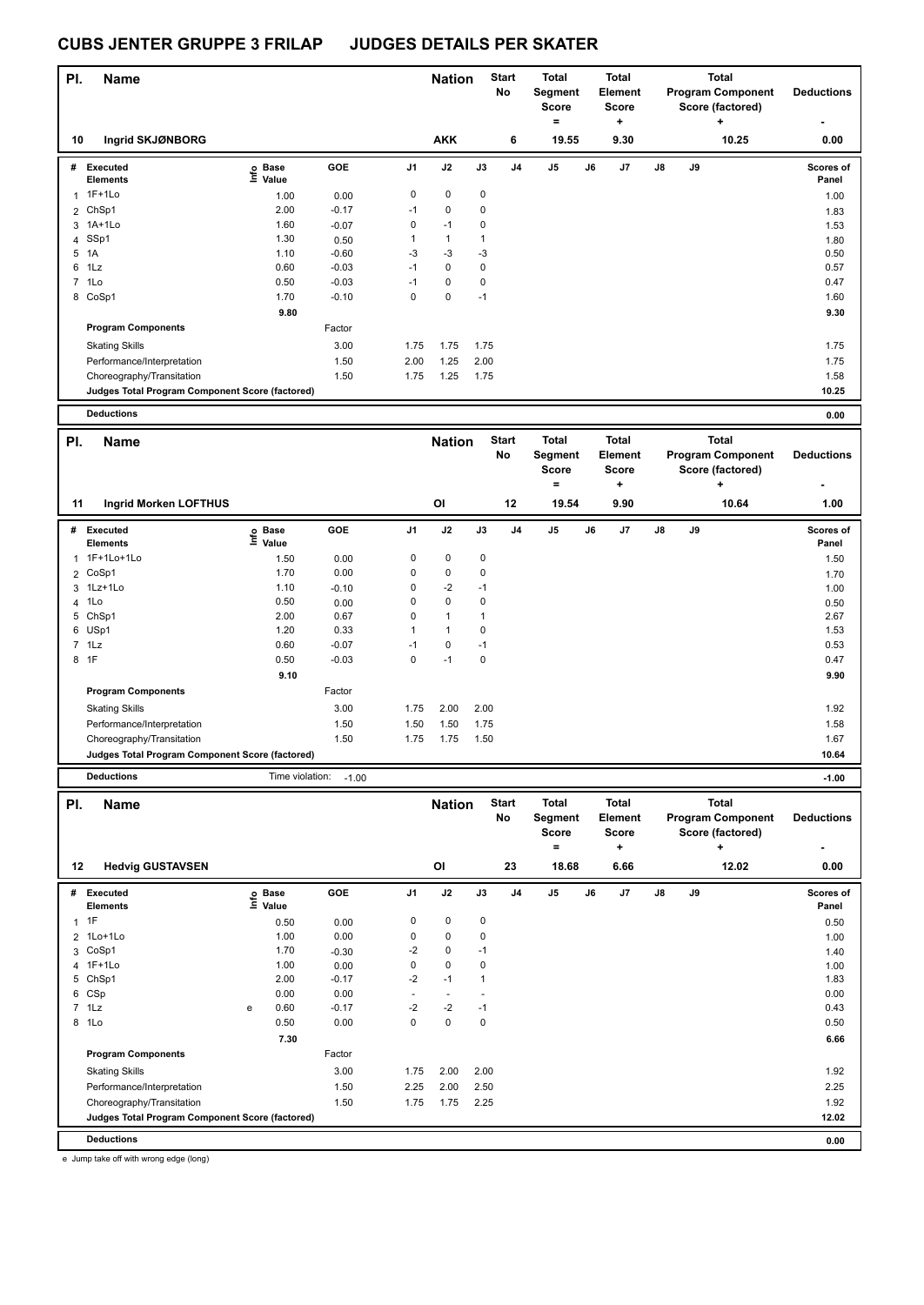| PI.            | <b>Name</b>                                     |   |                            |         |                | <b>Nation</b> |             | <b>Start</b><br><b>No</b> | <b>Total</b><br>Segment<br><b>Score</b> |    | <b>Total</b><br>Element<br><b>Score</b> |               |    | Total<br><b>Program Component</b><br>Score (factored) | <b>Deductions</b>  |
|----------------|-------------------------------------------------|---|----------------------------|---------|----------------|---------------|-------------|---------------------------|-----------------------------------------|----|-----------------------------------------|---------------|----|-------------------------------------------------------|--------------------|
| 13             | <b>Elisabeth LIEUNGH</b>                        |   |                            |         |                | <b>AKK</b>    |             | 3                         | ۰<br>18.56                              |    | ٠<br>8.17                               |               |    | ٠<br>10.39                                            | ۰<br>0.00          |
|                |                                                 |   |                            |         |                |               |             |                           |                                         |    |                                         |               |    |                                                       |                    |
| #              | Executed<br><b>Elements</b>                     |   | e Base<br>E Value<br>Value | GOE     | J <sub>1</sub> | J2            | J3          | J <sub>4</sub>            | J5                                      | J6 | J7                                      | $\mathsf{J}8$ | J9 |                                                       | Scores of<br>Panel |
| 1              | 1A                                              |   | 1.10                       | 0.00    | 0              | $\mathbf 0$   | 0           |                           |                                         |    |                                         |               |    |                                                       | 1.10               |
| $\overline{2}$ | 1S                                              |   | 0.40                       | 0.00    | 0              | $\mathbf 0$   | $\mathbf 0$ |                           |                                         |    |                                         |               |    |                                                       | 0.40               |
| 3              | ChSp                                            |   | 0.00                       | 0.00    |                |               |             |                           |                                         |    |                                         |               |    |                                                       | 0.00               |
|                | 4 CCoSp1                                        |   | 2.00                       | $-0.20$ | $-1$           | $-1$          | 0           |                           |                                         |    |                                         |               |    |                                                       | 1.80               |
|                | 5 1F+1Lo+1Lo                                    |   | 1.50                       | 0.00    | 0              | $\mathbf 0$   | 0           |                           |                                         |    |                                         |               |    |                                                       | 1.50               |
| 6              | $1A+1L0$                                        |   | 1.60                       | 0.00    | 0              | $\mathbf 0$   | $\mathbf 0$ |                           |                                         |    |                                         |               |    |                                                       | 1.60               |
|                | $7$ 1 Lz                                        | e | 0.60                       | $-0.13$ | $-1$           | $-2$          | $-1$        |                           |                                         |    |                                         |               |    |                                                       | 0.47               |
|                | 8 SSp1                                          |   | 1.30                       | 0.00    | 0              | $\mathbf 0$   | $\mathbf 0$ |                           |                                         |    |                                         |               |    |                                                       | 1.30               |
|                |                                                 |   | 8.50                       |         |                |               |             |                           |                                         |    |                                         |               |    |                                                       | 8.17               |
|                | <b>Program Components</b>                       |   |                            | Factor  |                |               |             |                           |                                         |    |                                         |               |    |                                                       |                    |
|                | <b>Skating Skills</b>                           |   |                            | 3.00    | 1.75           | 1.75          | 1.50        |                           |                                         |    |                                         |               |    |                                                       | 1.67               |
|                | Performance/Interpretation                      |   |                            | 1.50    | 1.75           | 2.25          | 1.25        |                           |                                         |    |                                         |               |    |                                                       | 1.75               |
|                | Choreography/Transitation                       |   |                            | 1.50    | 2.00           | 2.25          | 1.25        |                           |                                         |    |                                         |               |    |                                                       | 1.83               |
|                | Judges Total Program Component Score (factored) |   |                            |         |                |               |             |                           |                                         |    |                                         |               |    |                                                       | 10.39              |
|                | <b>Deductions</b>                               |   |                            |         |                |               |             |                           |                                         |    |                                         |               |    |                                                       | 0.00               |

e Jump take off with wrong edge (long)

| PI. | <b>Name</b>                                     |   |                            |         |      | <b>Nation</b>            |      | <b>Start</b><br>No | Total<br>Segment<br><b>Score</b><br>$\equiv$ |    | <b>Total</b><br>Element<br><b>Score</b><br>٠ |               |    | <b>Total</b><br><b>Program Component</b><br>Score (factored)<br>٠ | <b>Deductions</b>  |
|-----|-------------------------------------------------|---|----------------------------|---------|------|--------------------------|------|--------------------|----------------------------------------------|----|----------------------------------------------|---------------|----|-------------------------------------------------------------------|--------------------|
| 14  | <b>Hanna JULIUSSEN</b>                          |   |                            |         |      | <b>FKK</b>               |      | 21                 | 18.38                                        |    | 7.87                                         |               |    | 10.51                                                             | 0.00               |
|     | # Executed<br><b>Elements</b>                   |   | e Base<br>⊑ Value<br>Value | GOE     | J1   | J2                       | J3   | J <sub>4</sub>     | J <sub>5</sub>                               | J6 | J7                                           | $\mathsf{J}8$ | J9 |                                                                   | Scores of<br>Panel |
| 1   | ChSp1                                           |   | 2.00                       | 0.50    | $-1$ | $\mathbf{1}$             | 1    |                    |                                              |    |                                              |               |    |                                                                   | 2.50               |
|     | 2 1S+1T+1Lo                                     |   | 1.30                       | 0.00    | 0    | $\mathbf 0$              | 0    |                    |                                              |    |                                              |               |    |                                                                   | 1.30               |
|     | 3 CoSp1                                         |   | 1.70                       | $-0.10$ | 0    | $-1$                     | 0    |                    |                                              |    |                                              |               |    |                                                                   | 1.60               |
|     | 4 1F+1Lo                                        |   | 1.00                       | 0.00    | 0    | $\mathbf 0$              | 0    |                    |                                              |    |                                              |               |    |                                                                   | 1.00               |
|     | 5 1Lo                                           |   | 0.50                       | 0.00    | 0    | $\pmb{0}$                | 0    |                    |                                              |    |                                              |               |    |                                                                   | 0.50               |
|     | 6 1Lz                                           | e | 0.60                       | $-0.13$ | $-1$ | $-2$                     | $-1$ |                    |                                              |    |                                              |               |    |                                                                   | 0.47               |
|     | 7 SSp                                           |   | 0.00                       | 0.00    |      | $\overline{\phantom{a}}$ |      |                    |                                              |    |                                              |               |    |                                                                   | 0.00               |
|     | 8 1F                                            |   | 0.50                       | 0.00    | 0    | $\pmb{0}$                | 0    |                    |                                              |    |                                              |               |    |                                                                   | 0.50               |
|     |                                                 |   | 7.60                       |         |      |                          |      |                    |                                              |    |                                              |               |    |                                                                   | 7.87               |
|     | <b>Program Components</b>                       |   |                            | Factor  |      |                          |      |                    |                                              |    |                                              |               |    |                                                                   |                    |
|     | <b>Skating Skills</b>                           |   |                            | 3.00    | 1.50 | 2.00                     | 1.75 |                    |                                              |    |                                              |               |    |                                                                   | 1.75               |
|     | Performance/Interpretation                      |   |                            | 1.50    | 1.25 | 2.75                     | 1.50 |                    |                                              |    |                                              |               |    |                                                                   | 1.83               |
|     | Choreography/Transitation                       |   |                            | 1.50    | 1.25 | 2.25                     | 1.50 |                    |                                              |    |                                              |               |    |                                                                   | 1.67               |
|     | Judges Total Program Component Score (factored) |   |                            |         |      |                          |      |                    |                                              |    |                                              |               |    |                                                                   | 10.51              |
|     | <b>Deductions</b>                               |   |                            |         |      |                          |      |                    |                                              |    |                                              |               |    |                                                                   | 0.00               |

e Jump take off with wrong edge (long)

| PI. | <b>Name</b><br>Amine STORRØD                    |   |                            |         |                | <b>Nation</b> |             | <b>Start</b><br>No | Total<br>Segment<br><b>Score</b><br>$=$ |    | <b>Total</b><br>Element<br><b>Score</b><br>٠ |               |    | <b>Total</b><br><b>Program Component</b><br>Score (factored)<br>÷ | <b>Deductions</b>         |
|-----|-------------------------------------------------|---|----------------------------|---------|----------------|---------------|-------------|--------------------|-----------------------------------------|----|----------------------------------------------|---------------|----|-------------------------------------------------------------------|---------------------------|
| 15  |                                                 |   |                            |         |                | <b>FKK</b>    |             | 10                 | 17.42                                   |    | 8.30                                         |               |    | 9.12                                                              | 0.00                      |
| #   | <b>Executed</b><br><b>Elements</b>              |   | e Base<br>E Value<br>Value | GOE     | J <sub>1</sub> | J2            | J3          | J <sub>4</sub>     | J <sub>5</sub>                          | J6 | J7                                           | $\mathsf{J}8$ | J9 |                                                                   | <b>Scores of</b><br>Panel |
|     | 1Lo                                             |   | 0.50                       | 0.00    | 0              | 0             | 0           |                    |                                         |    |                                              |               |    |                                                                   | 0.50                      |
|     | 2 1F                                            |   | 0.50                       | 0.00    | 0              | 0             | 0           |                    |                                         |    |                                              |               |    |                                                                   | 0.50                      |
| 3   | 1Lz                                             | e | 0.60                       | $-0.13$ | $-1$           | $-2$          | $-1$        |                    |                                         |    |                                              |               |    |                                                                   | 0.47                      |
|     | 4 USp1                                          |   | 1.20                       | 0.17    | 0              | $\mathbf{1}$  | $\mathbf 0$ |                    |                                         |    |                                              |               |    |                                                                   | 1.37                      |
|     | 5 1S+1T+1T                                      |   | 1.20                       | 0.13    |                | 1             | 0           |                    |                                         |    |                                              |               |    |                                                                   | 1.33                      |
| 6   | ChSp1                                           |   | 2.00                       | $-0.67$ | $-2$           | $-2$          | $\mathbf 0$ |                    |                                         |    |                                              |               |    |                                                                   | 1.33                      |
|     | 7 1F+1Lo                                        |   | 1.00                       | 0.00    | 0              | 0             | $\mathbf 0$ |                    |                                         |    |                                              |               |    |                                                                   | 1.00                      |
|     | 8 CCoSp1                                        |   | 2.00                       | $-0.20$ | $-1$           | $-1$          | $\mathbf 0$ |                    |                                         |    |                                              |               |    |                                                                   | 1.80                      |
|     |                                                 |   | 9.00                       |         |                |               |             |                    |                                         |    |                                              |               |    |                                                                   | 8.30                      |
|     | <b>Program Components</b>                       |   |                            | Factor  |                |               |             |                    |                                         |    |                                              |               |    |                                                                   |                           |
|     | <b>Skating Skills</b>                           |   |                            | 3.00    | 1.50           | 1.50          | 1.50        |                    |                                         |    |                                              |               |    |                                                                   | 1.50                      |
|     | Performance/Interpretation                      |   |                            | 1.50    | 1.75           | 1.75          | 1.25        |                    |                                         |    |                                              |               |    |                                                                   | 1.58                      |
|     | Choreography/Transitation                       |   |                            | 1.50    | 1.75           | 1.50          | 1.25        |                    |                                         |    |                                              |               |    |                                                                   | 1.50                      |
|     | Judges Total Program Component Score (factored) |   |                            |         |                |               |             |                    |                                         |    |                                              |               |    |                                                                   | 9.12                      |
|     | <b>Deductions</b>                               |   |                            |         |                |               |             |                    |                                         |    |                                              |               |    |                                                                   | 0.00                      |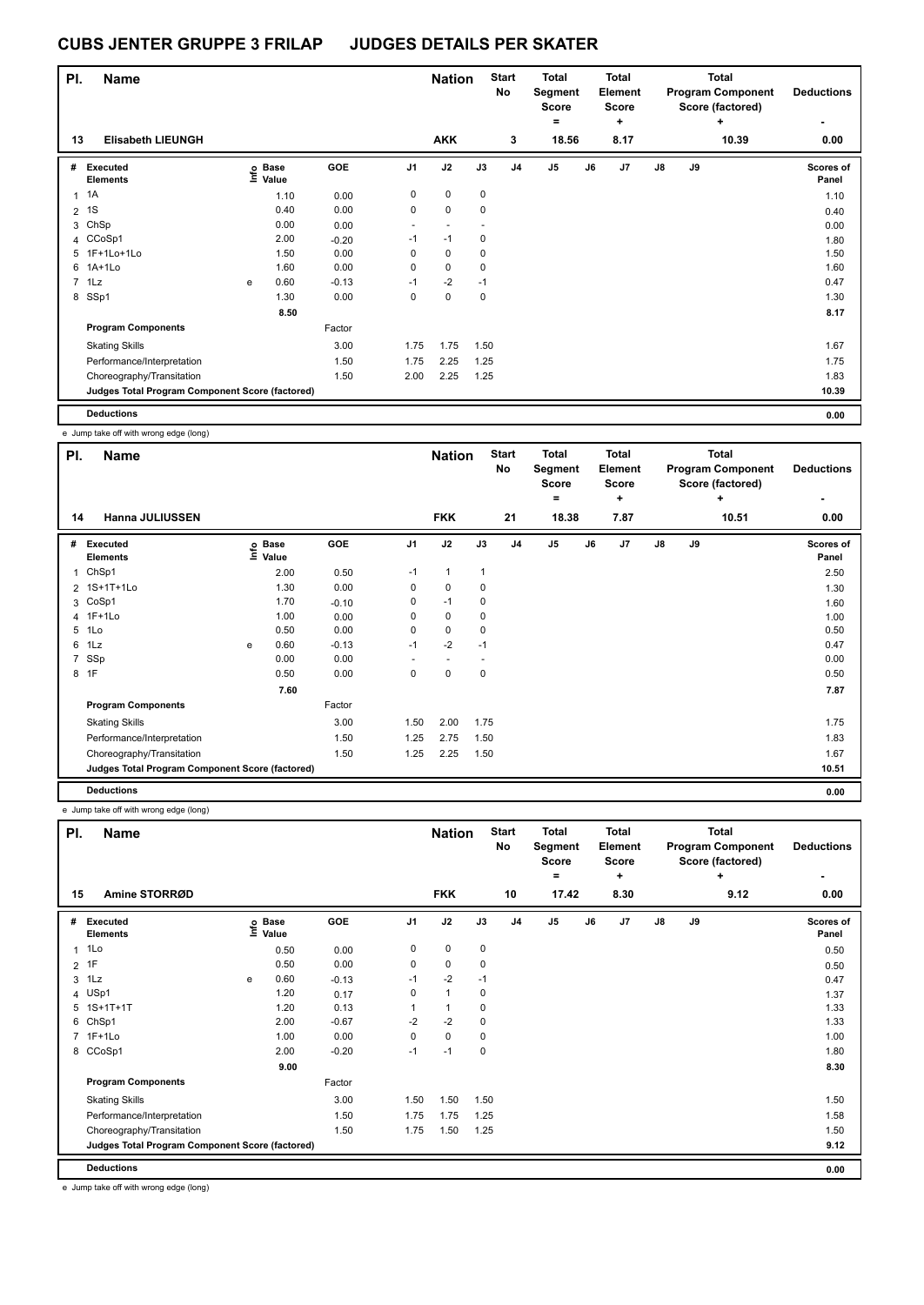| PI.            | <b>Name</b>                                     |                            |         |                | <b>Nation</b> |             | <b>Start</b><br>No | <b>Total</b><br>Segment<br><b>Score</b> |    | <b>Total</b><br>Element<br>Score |               |    | <b>Total</b><br><b>Program Component</b><br>Score (factored) | <b>Deductions</b>         |
|----------------|-------------------------------------------------|----------------------------|---------|----------------|---------------|-------------|--------------------|-----------------------------------------|----|----------------------------------|---------------|----|--------------------------------------------------------------|---------------------------|
| 16             | <b>Thea FALKENSTEN</b>                          |                            |         |                | <b>TIN</b>    |             | 17                 | $\equiv$<br>15.83                       |    | ٠<br>6.44                        |               |    | ٠<br>9.39                                                    | ۰<br>0.00                 |
| #              | Executed<br><b>Elements</b>                     | <b>Base</b><br>١m<br>Value | GOE     | J <sub>1</sub> | J2            | J3          | J4                 | J5                                      | J6 | J7                               | $\mathsf{J}8$ | J9 |                                                              | <b>Scores of</b><br>Panel |
| $\mathbf{1}$   | CSSp1                                           | 1.90                       | $-0.30$ | $-1$           | $-1$          | $-1$        |                    |                                         |    |                                  |               |    |                                                              | 1.60                      |
| $\overline{2}$ | 1S                                              | 0.40                       | 0.00    | 0              | $\mathbf 0$   | $\mathbf 0$ |                    |                                         |    |                                  |               |    |                                                              | 0.40                      |
| 3              | ChSp                                            | 0.00                       | 0.00    |                |               |             |                    |                                         |    |                                  |               |    |                                                              | 0.00                      |
| $\overline{4}$ | 1Lo+1Lo                                         | 1.00                       | 0.07    | 1              | 0             | 0           |                    |                                         |    |                                  |               |    |                                                              | 1.07                      |
|                | 5 1F+1Lo+1T<<                                   | 1.00                       | $-0.20$ | $-2$           | $-2$          | $-2$        |                    |                                         |    |                                  |               |    |                                                              | 0.80                      |
|                | 6 CoSp1                                         | 1.70                       | $-0.20$ | $-2$           | $\mathbf 0$   | 0           |                    |                                         |    |                                  |               |    |                                                              | 1.50                      |
|                | $7$ 1 Lz                                        | 0.60                       | $-0.03$ | 0              | 0             | $-1$        |                    |                                         |    |                                  |               |    |                                                              | 0.57                      |
| 8              | 1F                                              | 0.50                       | 0.00    | 0              | $\mathbf 0$   | 0           |                    |                                         |    |                                  |               |    |                                                              | 0.50                      |
|                |                                                 | 7.10                       |         |                |               |             |                    |                                         |    |                                  |               |    |                                                              | 6.44                      |
|                | <b>Program Components</b>                       |                            | Factor  |                |               |             |                    |                                         |    |                                  |               |    |                                                              |                           |
|                | <b>Skating Skills</b>                           |                            | 3.00    | 1.75           | 1.75          | 1.50        |                    |                                         |    |                                  |               |    |                                                              | 1.67                      |
|                | Performance/Interpretation                      |                            | 1.50    | 1.75           | 1.25          | 1.25        |                    |                                         |    |                                  |               |    |                                                              | 1.42                      |
|                | Choreography/Transitation                       |                            | 1.50    | 1.75           | 1.25          | 1.50        |                    |                                         |    |                                  |               |    |                                                              | 1.50                      |
|                | Judges Total Program Component Score (factored) |                            |         |                |               |             |                    |                                         |    |                                  |               |    |                                                              | 9.39                      |
|                | <b>Deductions</b>                               |                            |         |                |               |             |                    |                                         |    |                                  |               |    |                                                              | 0.00                      |

|                | < Downgraded jump                               |   |                   |         |                |               |      |                    |                                   |         |                                              |               |    |                                                                   |                        |
|----------------|-------------------------------------------------|---|-------------------|---------|----------------|---------------|------|--------------------|-----------------------------------|---------|----------------------------------------------|---------------|----|-------------------------------------------------------------------|------------------------|
| PI.            | <b>Name</b>                                     |   |                   |         |                | <b>Nation</b> |      | <b>Start</b><br>No | <b>Total</b><br><b>Score</b><br>= | Segment | <b>Total</b><br>Element<br><b>Score</b><br>÷ |               |    | <b>Total</b><br><b>Program Component</b><br>Score (factored)<br>÷ | <b>Deductions</b><br>٠ |
| 17             | <b>Linn LODEGAARD</b>                           |   |                   |         |                | <b>TSK</b>    |      | 5                  |                                   | 15.52   | 7.91                                         |               |    | 7.61                                                              | 0.00                   |
| #              | Executed<br><b>Elements</b>                     |   | e Base<br>⊑ Value | GOE     | J <sub>1</sub> | J2            | J3   | J <sub>4</sub>     | J <sub>5</sub>                    | J6      | J7                                           | $\mathsf{J}8$ | J9 |                                                                   | Scores of<br>Panel     |
| 1              | 1Lz                                             | е | 0.60              | $-0.13$ | $-1$           | $-2$          | $-1$ |                    |                                   |         |                                              |               |    |                                                                   | 0.47                   |
|                | 2 SSp1                                          |   | 1.30              | $-0.30$ | $-1$           | $-1$          | $-1$ |                    |                                   |         |                                              |               |    |                                                                   | 1.00                   |
|                | 3 1F                                            |   | 0.50              | 0.00    | 0              | 0             | 0    |                    |                                   |         |                                              |               |    |                                                                   | 0.50                   |
| $\overline{4}$ | 1Lo                                             |   | 0.50              | $-0.03$ | $-1$           | 0             | 0    |                    |                                   |         |                                              |               |    |                                                                   | 0.47                   |
| 5              | ChSp1                                           |   | 2.00              | 0.17    | $-1$           | 0             |      |                    |                                   |         |                                              |               |    |                                                                   | 2.17                   |
| 6              | USp1                                            |   | 1.20              | $-0.10$ | 0              | $\mathbf 0$   | $-1$ |                    |                                   |         |                                              |               |    |                                                                   | 1.10                   |
|                | 7 1S+1Lo                                        |   | 0.90              | 0.00    | 0              | $\mathbf 0$   | 0    |                    |                                   |         |                                              |               |    |                                                                   | 0.90                   |
|                | 8 1F+1Lo+1Lo<                                   |   | 1.40              | $-0.10$ | $-1$           | $-1$          | $-1$ |                    |                                   |         |                                              |               |    |                                                                   | 1.30                   |
|                |                                                 |   | 8.40              |         |                |               |      |                    |                                   |         |                                              |               |    |                                                                   | 7.91                   |
|                | <b>Program Components</b>                       |   |                   | Factor  |                |               |      |                    |                                   |         |                                              |               |    |                                                                   |                        |
|                | <b>Skating Skills</b>                           |   |                   | 3.00    | 1.50           | 1.25          | 1.25 |                    |                                   |         |                                              |               |    |                                                                   | 1.33                   |
|                | Performance/Interpretation                      |   |                   | 1.50    | 1.25           | 1.00          | 1.00 |                    |                                   |         |                                              |               |    |                                                                   | 1.08                   |
|                | Choreography/Transitation                       |   |                   | 1.50    | 1.50           | 1.25          | 1.25 |                    |                                   |         |                                              |               |    |                                                                   | 1.33                   |
|                | Judges Total Program Component Score (factored) |   |                   |         |                |               |      |                    |                                   |         |                                              |               |    |                                                                   | 7.61                   |
|                | <b>Deductions</b>                               |   |                   |         |                |               |      |                    |                                   |         |                                              |               |    |                                                                   | 0.00                   |

|                | < Downgraded jump e Jump take off with wrong edge (long) |                            |            |                |               |             |                           |                                              |    |                                              |               |    |                                                                   |                    |
|----------------|----------------------------------------------------------|----------------------------|------------|----------------|---------------|-------------|---------------------------|----------------------------------------------|----|----------------------------------------------|---------------|----|-------------------------------------------------------------------|--------------------|
| PI.            | <b>Name</b>                                              |                            |            |                | <b>Nation</b> |             | <b>Start</b><br><b>No</b> | <b>Total</b><br>Segment<br><b>Score</b><br>۰ |    | <b>Total</b><br>Element<br><b>Score</b><br>÷ |               |    | <b>Total</b><br><b>Program Component</b><br>Score (factored)<br>÷ | <b>Deductions</b>  |
| 18             | <b>Amalie GRINI</b>                                      |                            |            |                | <b>FKK</b>    |             | 25                        | 15.35                                        |    | 7.71                                         |               |    | 7.64                                                              | 0.00               |
| #              | Executed<br><b>Elements</b>                              | e Base<br>E Value<br>Value | <b>GOE</b> | J <sub>1</sub> | J2            | J3          | J <sub>4</sub>            | J5                                           | J6 | J7                                           | $\mathsf{J}8$ | J9 |                                                                   | Scores of<br>Panel |
| 1              | 1S                                                       | 0.40                       | 0.00       | $\mathbf 0$    | $\mathbf 0$   | $\mathbf 0$ |                           |                                              |    |                                              |               |    |                                                                   | 0.40               |
| $\overline{2}$ | 1F                                                       | 0.50                       | $-0.03$    | $-1$           | 0             | 0           |                           |                                              |    |                                              |               |    |                                                                   | 0.47               |
| 3              | CoSp1                                                    | 1.70                       | $-0.60$    | $-2$           | $-2$          | $-2$        |                           |                                              |    |                                              |               |    |                                                                   | 1.10               |
| 4              | ChSp1                                                    | 2.00                       | $-0.33$    | $-1$           | $-1$          | 0           |                           |                                              |    |                                              |               |    |                                                                   | 1.67               |
|                | 5 1Lo+1Lo+1Lo                                            | 1.50                       | $-0.03$    | 0              | $-1$          | $\mathbf 0$ |                           |                                              |    |                                              |               |    |                                                                   | 1.47               |
| 6              | 1Lo                                                      | 0.50                       | 0.00       | $\Omega$       | 0             | 0           |                           |                                              |    |                                              |               |    |                                                                   | 0.50               |
| $\overline{7}$ | USp1                                                     | 1.20                       | 0.00       | 0              | $\mathbf 0$   | 0           |                           |                                              |    |                                              |               |    |                                                                   | 1.20               |
|                | 8 1F+1T                                                  | 0.90                       | 0.00       | 0              | $\mathbf 0$   | $\mathbf 0$ |                           |                                              |    |                                              |               |    |                                                                   | 0.90               |
|                |                                                          | 8.70                       |            |                |               |             |                           |                                              |    |                                              |               |    |                                                                   | 7.71               |
|                | <b>Program Components</b>                                |                            | Factor     |                |               |             |                           |                                              |    |                                              |               |    |                                                                   |                    |
|                | <b>Skating Skills</b>                                    |                            | 3.00       | 1.50           | 1.25          | 1.50        |                           |                                              |    |                                              |               |    |                                                                   | 1.42               |
|                | Performance/Interpretation                               |                            | 1.50       | 1.25           | 1.00          | 1.00        |                           |                                              |    |                                              |               |    |                                                                   | 1.08               |
|                | Choreography/Transitation                                |                            | 1.50       | 1.50           | 1.00          | 1.00        |                           |                                              |    |                                              |               |    |                                                                   | 1.17               |
|                | Judges Total Program Component Score (factored)          |                            |            |                |               |             |                           |                                              |    |                                              |               |    |                                                                   | 7.64               |
|                | <b>Deductions</b>                                        |                            |            |                |               |             |                           |                                              |    |                                              |               |    |                                                                   | 0.00               |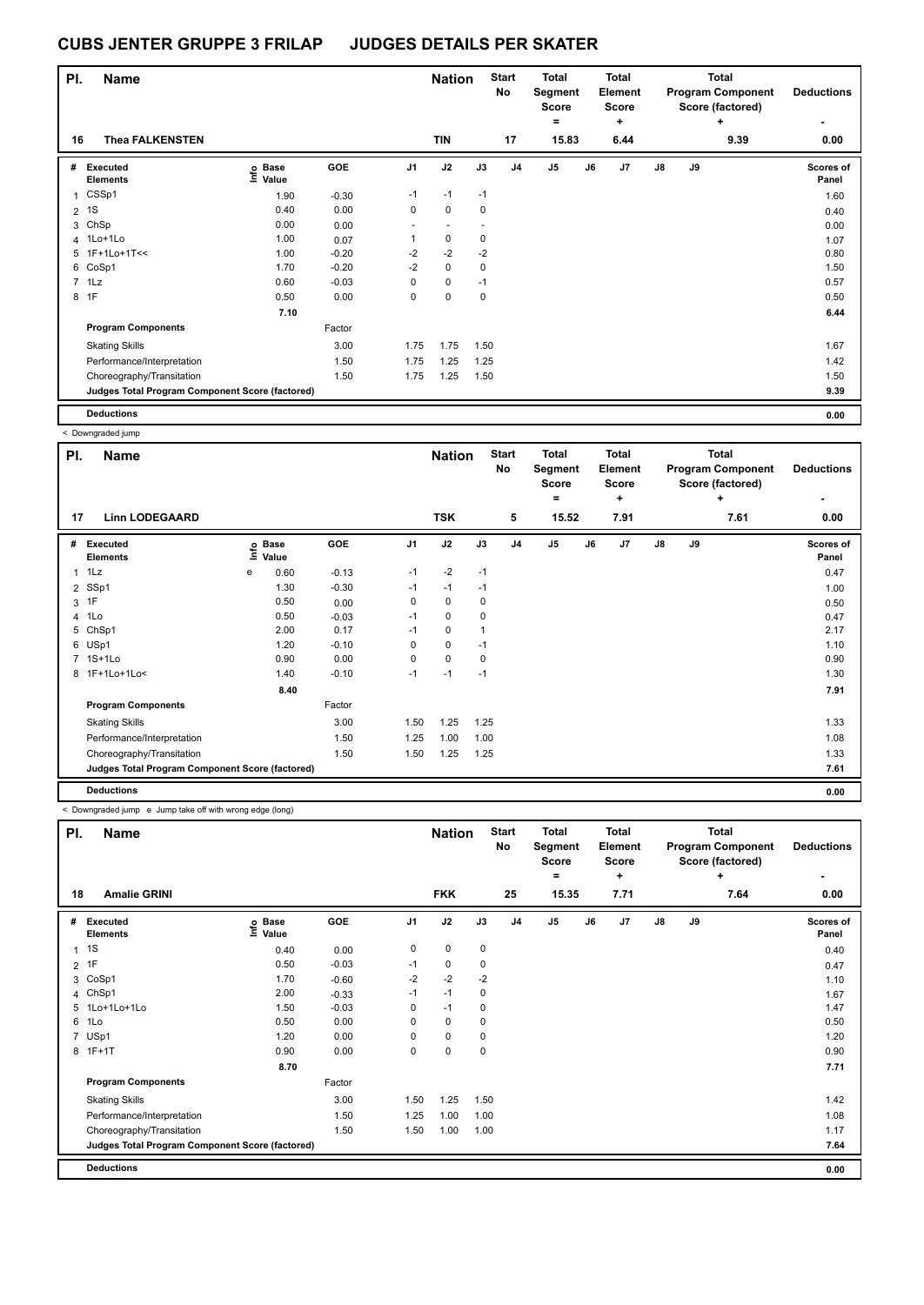| PI.            | <b>Name</b>                                     |   |                            |         |                | <b>Nation</b> |      | <b>Start</b><br>No | <b>Total</b><br>Segment<br><b>Score</b> |    | <b>Total</b><br><b>Element</b><br><b>Score</b> |    |    | Total<br><b>Program Component</b><br>Score (factored) | <b>Deductions</b>         |
|----------------|-------------------------------------------------|---|----------------------------|---------|----------------|---------------|------|--------------------|-----------------------------------------|----|------------------------------------------------|----|----|-------------------------------------------------------|---------------------------|
| 19             | Andrea Vassholmen MOSTUE                        |   |                            |         |                | <b>AKK</b>    |      | 15                 | $\equiv$<br>15.02                       |    | ٠<br>7.77                                      |    |    | ٠<br>7.25                                             | ٠<br>0.00                 |
| #              | Executed<br><b>Elements</b>                     |   | e Base<br>E Value<br>Value | GOE     | J <sub>1</sub> | J2            | J3   | J4                 | J5                                      | J6 | J7                                             | J8 | J9 |                                                       | <b>Scores of</b><br>Panel |
| 1              | 1S+1T+1Lo<                                      |   | 1.20                       | $-0.10$ | $-1$           | $-1$          | $-1$ |                    |                                         |    |                                                |    |    |                                                       | 1.10                      |
| 2              | 1Lz                                             | e | 0.60                       | $-0.20$ | $-2$           | $-2$          | $-2$ |                    |                                         |    |                                                |    |    |                                                       | 0.40                      |
| 3              | USp1                                            |   | 1.20                       | 0.00    | 0              | 0             | 0    |                    |                                         |    |                                                |    |    |                                                       | 1.20                      |
|                | 4 ChSp1                                         |   | 2.00                       | 0.00    | 0              | 0             | 0    |                    |                                         |    |                                                |    |    |                                                       | 2.00                      |
|                | 5 1Lo+1Lo<                                      |   | 0.90                       | $-0.13$ | $-1$           | $-1$          | $-2$ |                    |                                         |    |                                                |    |    |                                                       | 0.77                      |
| 6              | 1F                                              |   | 0.50                       | 0.00    | 0              | $\mathbf 0$   | 0    |                    |                                         |    |                                                |    |    |                                                       | 0.50                      |
| $\overline{7}$ | 1S                                              |   | 0.40                       | 0.00    | 0              | 0             | 0    |                    |                                         |    |                                                |    |    |                                                       | 0.40                      |
|                | 8 CoSp1                                         |   | 1.70                       | $-0.30$ | $-2$           | $\mathbf 0$   | $-1$ |                    |                                         |    |                                                |    |    |                                                       | 1.40                      |
|                |                                                 |   | 8.50                       |         |                |               |      |                    |                                         |    |                                                |    |    |                                                       | 7.77                      |
|                | <b>Program Components</b>                       |   |                            | Factor  |                |               |      |                    |                                         |    |                                                |    |    |                                                       |                           |
|                | <b>Skating Skills</b>                           |   |                            | 3.00    | 1.25           | 1.25          | 1.25 |                    |                                         |    |                                                |    |    |                                                       | 1.25                      |
|                | Performance/Interpretation                      |   |                            | 1.50    | 1.50           | 1.00          | 0.75 |                    |                                         |    |                                                |    |    |                                                       | 1.08                      |
|                | Choreography/Transitation                       |   |                            | 1.50    | 1.75           | 1.00          | 1.00 |                    |                                         |    |                                                |    |    |                                                       | 1.25                      |
|                | Judges Total Program Component Score (factored) |   |                            |         |                |               |      |                    |                                         |    |                                                |    |    |                                                       | 7.25                      |
|                | <b>Deductions</b>                               |   |                            |         |                |               |      |                    |                                         |    |                                                |    |    |                                                       | 0.00                      |

< Downgraded jump e Jump take off with wrong edge (long)

| PI. | <b>Name</b>                                     |   |                            |         |                | <b>Nation</b>            |             | <b>Start</b><br>No | <b>Total</b><br>Segment<br><b>Score</b><br>= |    | <b>Total</b><br>Element<br><b>Score</b><br>٠ |               |    | Total<br><b>Program Component</b><br>Score (factored)<br>٠ | <b>Deductions</b>  |
|-----|-------------------------------------------------|---|----------------------------|---------|----------------|--------------------------|-------------|--------------------|----------------------------------------------|----|----------------------------------------------|---------------|----|------------------------------------------------------------|--------------------|
| 20  | <b>Camilla F. DANIELSEN</b>                     |   |                            |         |                | <b>TT</b>                |             | 9                  | 14.12                                        |    | 5.63                                         |               |    | 8.49                                                       | 0.00               |
| #   | Executed<br><b>Elements</b>                     |   | e Base<br>⊑ Value<br>Value | GOE     | J <sub>1</sub> | J2                       | J3          | J <sub>4</sub>     | J5                                           | J6 | J <sub>7</sub>                               | $\mathsf{J}8$ | J9 |                                                            | Scores of<br>Panel |
|     | $1.1F+1T$                                       |   | 0.90                       | 0.00    | 0              | $\mathbf 0$              | $\mathbf 0$ |                    |                                              |    |                                              |               |    |                                                            | 0.90               |
|     | 2 1Lo+1T                                        |   | 0.90                       | $-0.07$ | $-1$           | $-1$                     | 0           |                    |                                              |    |                                              |               |    |                                                            | 0.83               |
|     | 3 CSp1                                          |   | 1.40                       | $-0.50$ | $-1$           | $-2$                     | $-2$        |                    |                                              |    |                                              |               |    |                                                            | 0.90               |
|     | 4 1Lz                                           | e | 0.60                       | $-0.13$ | $-1$           | $-2$                     | $-1$        |                    |                                              |    |                                              |               |    |                                                            | 0.47               |
| 5   | ChSp                                            |   | 0.00                       | 0.00    | ٠              | $\overline{\phantom{a}}$ |             |                    |                                              |    |                                              |               |    |                                                            | 0.00               |
|     | 6 1S                                            |   | 0.40                       | 0.00    | 0              | $\mathbf 0$              | 0           |                    |                                              |    |                                              |               |    |                                                            | 0.40               |
|     | 7 1F                                            |   | 0.50                       | 0.00    | 0              | $\mathbf 0$              | 0           |                    |                                              |    |                                              |               |    |                                                            | 0.50               |
|     | 8 SSp1                                          |   | 1.30                       | 0.33    |                | $\overline{1}$           | 0           |                    |                                              |    |                                              |               |    |                                                            | 1.63               |
|     |                                                 |   | 6.00                       |         |                |                          |             |                    |                                              |    |                                              |               |    |                                                            | 5.63               |
|     | <b>Program Components</b>                       |   |                            | Factor  |                |                          |             |                    |                                              |    |                                              |               |    |                                                            |                    |
|     | <b>Skating Skills</b>                           |   |                            | 3.00    | 1.25           | 1.50                     | 1.25        |                    |                                              |    |                                              |               |    |                                                            | 1.33               |
|     | Performance/Interpretation                      |   |                            | 1.50    | 2.00           | 1.75                     | 1.00        |                    |                                              |    |                                              |               |    |                                                            | 1.58               |
|     | Choreography/Transitation                       |   |                            | 1.50    | 1.50           | 1.75                     | 1.00        |                    |                                              |    |                                              |               |    |                                                            | 1.42               |
|     | Judges Total Program Component Score (factored) |   |                            |         |                |                          |             |                    |                                              |    |                                              |               |    |                                                            | 8.49               |
|     | <b>Deductions</b>                               |   |                            |         |                |                          |             |                    |                                              |    |                                              |               |    |                                                            | 0.00               |

e Jump take off with wrong edge (long)

**Name Deductions - Nation Total Pl. Start Segment Score = Total Element Score + Total Program Component Score (factored) + No # Executed Elements Base Value GOE J1 J2 J3 J4 J5 J6 J7 J8 J9 Scores of Panel** <sup>1</sup> 1S+1Lo 0.90 0.00 <sup>0</sup> <sup>0</sup> 0 0.90 **Info 21 Jenitha SITTAMPALAM TT 20 12.04 3.90 8.14 0.00** 2 SSp1 1.30 -0.20 -1 -1 0 1.10  $3\,$  1Lo  $3\,$  0.50  $3\,$  0.00  $0\,$  0  $0\,$  0  $0\,$  0  $0\,$  0  $0\,$  0  $0\,$  0.50  $0.50\,$ 4 ChSp 0.00 0.00 - - - 0.00 5 1Lz e 0.60 -0.13 -1 -2 -1 0.47 6 CSp 0.00 0.00 - - - 0.00 7 1F 0.50 -0.07 -1 -1 0 0.43 8 1Lo 0.50 0.00 0 0 0 0.50  **4.30 3.90 Program Components**  Skating Skills 1.50 1.50 1.25 3.00 1.42 Factor Performance/Interpretation 1.50 1.00 1.50 1.50 1.33 Choreography/Transitation 1.50 1.25 1.25 1.25 1.25 **Deductions 0.00 Judges Total Program Component Score (factored) 8.14**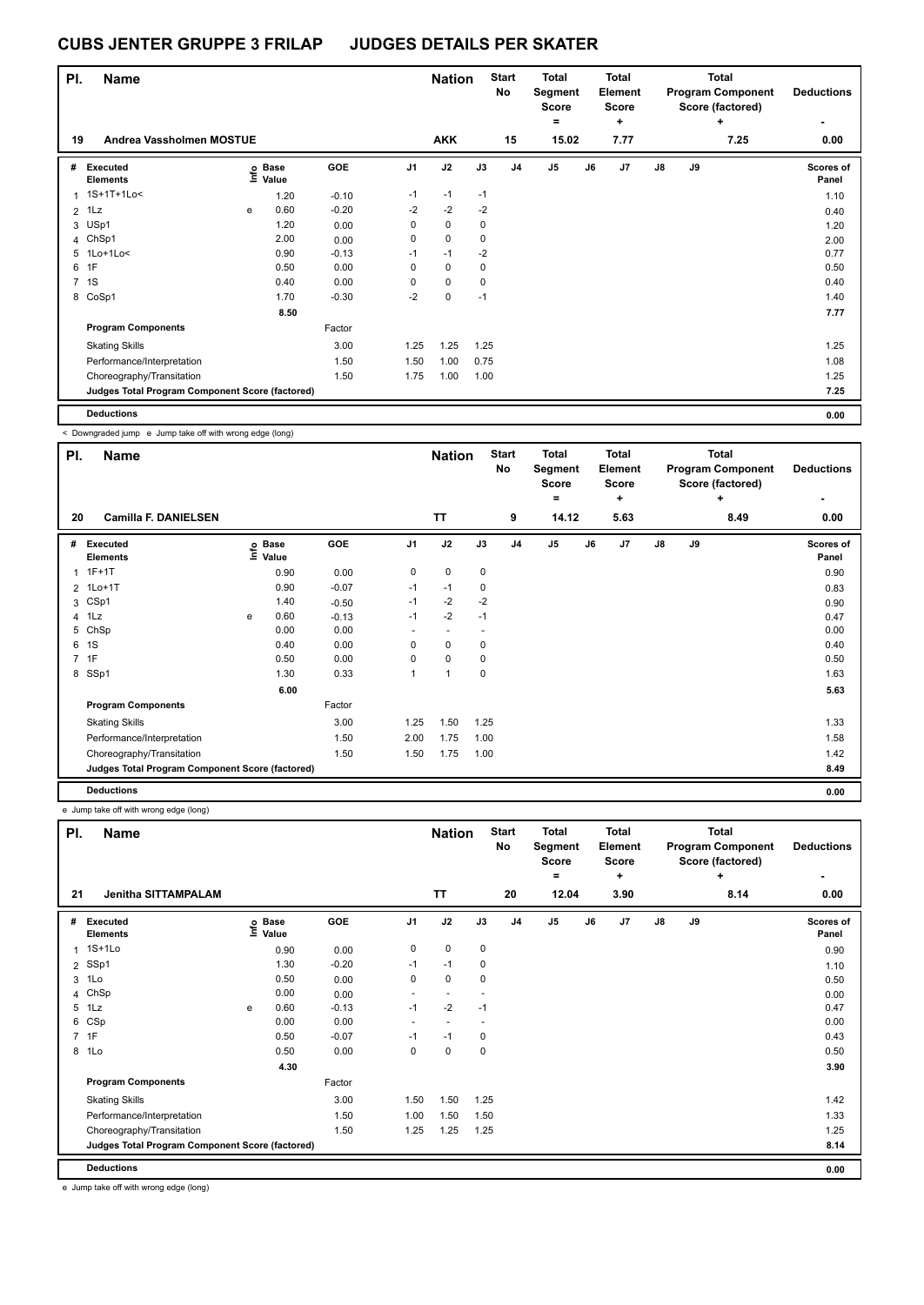| PI.            | <b>Name</b>                                     |                            |         |                | <b>Nation</b> |             | <b>Start</b><br>No | <b>Total</b><br>Segment<br><b>Score</b> |    | <b>Total</b><br>Element<br>Score |               |    | Total<br><b>Program Component</b><br>Score (factored) | <b>Deductions</b>  |
|----------------|-------------------------------------------------|----------------------------|---------|----------------|---------------|-------------|--------------------|-----------------------------------------|----|----------------------------------|---------------|----|-------------------------------------------------------|--------------------|
| 22             | <b>Stine MYRMO</b>                              |                            |         |                | <b>BSK</b>    |             | 13                 | ۰<br>9.78                               |    | ٠<br>3.40                        |               |    | ٠<br>6.38                                             | ۰<br>0.00          |
| #              | Executed<br><b>Elements</b>                     | e Base<br>E Value<br>Value | GOE     | J <sub>1</sub> | J2            | J3          | J4                 | J5                                      | J6 | J7                               | $\mathsf{J}8$ | J9 |                                                       | Scores of<br>Panel |
| $\mathbf{1}$   | 1T                                              | 0.40                       | $-0.10$ | $-2$           | $-1$          | 0           |                    |                                         |    |                                  |               |    |                                                       | 0.30               |
| $\overline{2}$ | USp1                                            | 1.20                       | 0.00    | 0              | $\mathbf 0$   | $\mathbf 0$ |                    |                                         |    |                                  |               |    |                                                       | 1.20               |
| 3              | $1W+1T$                                         | 0.70                       | $-0.10$ | $-1$           | $-2$          | $\mathbf 0$ |                    |                                         |    |                                  |               |    |                                                       | 0.60               |
|                | 4 1Lo                                           | 0.50                       | 0.00    | 0              | $\mathbf 0$   | 0           |                    |                                         |    |                                  |               |    |                                                       | 0.50               |
| 5              | ChSp                                            | 0.00                       | 0.00    |                |               |             |                    |                                         |    |                                  |               |    |                                                       | 0.00               |
| 6              | $1S+1T$                                         | 0.80                       | 0.00    | 0              | $\mathbf 0$   | $\mathbf 0$ |                    |                                         |    |                                  |               |    |                                                       | 0.80               |
| $\overline{7}$ | SSp                                             | 0.00                       | 0.00    |                |               |             |                    |                                         |    |                                  |               |    |                                                       | 0.00               |
|                | 8 1Lo<<                                         | 0.00                       | 0.00    |                |               |             |                    |                                         |    |                                  |               |    |                                                       | 0.00               |
|                |                                                 | 3.60                       |         |                |               |             |                    |                                         |    |                                  |               |    |                                                       | 3.40               |
|                | <b>Program Components</b>                       |                            | Factor  |                |               |             |                    |                                         |    |                                  |               |    |                                                       |                    |
|                | <b>Skating Skills</b>                           |                            | 3.00    | 0.75           | 1.00          | 1.25        |                    |                                         |    |                                  |               |    |                                                       | 1.00               |
|                | Performance/Interpretation                      |                            | 1.50    | 1.50           | 1.25          | 1.00        |                    |                                         |    |                                  |               |    |                                                       | 1.25               |
|                | Choreography/Transitation                       |                            | 1.50    | 1.25           | 1.00          | 0.75        |                    |                                         |    |                                  |               |    |                                                       | 1.00               |
|                | Judges Total Program Component Score (factored) |                            |         |                |               |             |                    |                                         |    |                                  |               |    |                                                       | 6.38               |
|                | <b>Deductions</b>                               |                            |         |                |               |             |                    |                                         |    |                                  |               |    |                                                       | 0.00               |

|              | < Downgraded jump                               |                            |            |                |                          |           |                    |                                              |    |                                              |    |    |                                                                   |                    |
|--------------|-------------------------------------------------|----------------------------|------------|----------------|--------------------------|-----------|--------------------|----------------------------------------------|----|----------------------------------------------|----|----|-------------------------------------------------------------------|--------------------|
| PI.          | <b>Name</b>                                     |                            |            |                | <b>Nation</b>            |           | <b>Start</b><br>No | <b>Total</b><br>Segment<br><b>Score</b><br>۰ |    | <b>Total</b><br>Element<br><b>Score</b><br>÷ |    |    | <b>Total</b><br><b>Program Component</b><br>Score (factored)<br>÷ | <b>Deductions</b>  |
| 23           | <b>Heidi Halstadtrø OLSEN</b>                   |                            |            |                | <b>TSK</b>               |           | 4                  | 9.25                                         |    | 3.13                                         |    |    | 6.12                                                              | 0.00               |
| #            | Executed<br><b>Elements</b>                     | e Base<br>⊆ Value<br>Value | <b>GOE</b> | J <sub>1</sub> | J2                       | J3        | J <sub>4</sub>     | J <sub>5</sub>                               | J6 | J7                                           | J8 | J9 |                                                                   | Scores of<br>Panel |
| $\mathbf{1}$ | 1S                                              | 0.40                       | 0.00       | 0              | $\mathbf 0$              | $\pmb{0}$ |                    |                                              |    |                                              |    |    |                                                                   | 0.40               |
|              | 2 1F+1T<<                                       | 0.50                       | $-0.20$    | $-2$           | $-2$                     | $-2$      |                    |                                              |    |                                              |    |    |                                                                   | 0.30               |
| 3            | ChSp                                            | 0.00                       | 0.00       | ٠              | $\overline{\phantom{a}}$ |           |                    |                                              |    |                                              |    |    |                                                                   | 0.00               |
|              | 4 1T+1T<<+1Lo                                   | 0.90                       | $-0.27$    | $-3$           | $-3$                     | $-2$      |                    |                                              |    |                                              |    |    |                                                                   | 0.63               |
| 5            | SSp                                             | 0.00                       | 0.00       | ٠              |                          |           |                    |                                              |    |                                              |    |    |                                                                   | 0.00               |
|              | 6 1F                                            | 0.50                       | 0.00       | 0              | 0                        | 0         |                    |                                              |    |                                              |    |    |                                                                   | 0.50               |
|              | 7 1Lo                                           | 0.50                       | 0.00       | 0              | $\mathbf 0$              | 0         |                    |                                              |    |                                              |    |    |                                                                   | 0.50               |
|              | 8 USp1                                          | 1.20                       | $-0.40$    | $-1$           | $-1$                     | $-2$      |                    |                                              |    |                                              |    |    |                                                                   | 0.80               |
|              |                                                 | 4.00                       |            |                |                          |           |                    |                                              |    |                                              |    |    |                                                                   | 3.13               |
|              | <b>Program Components</b>                       |                            | Factor     |                |                          |           |                    |                                              |    |                                              |    |    |                                                                   |                    |
|              | <b>Skating Skills</b>                           |                            | 3.00       | 0.75           | 1.25                     | 1.00      |                    |                                              |    |                                              |    |    |                                                                   | 1.00               |
|              | Performance/Interpretation                      |                            | 1.50       | 1.25           | 1.25                     | 0.75      |                    |                                              |    |                                              |    |    |                                                                   | 1.08               |
|              | Choreography/Transitation                       |                            | 1.50       | 1.25           | 1.25                     | 0.50      |                    |                                              |    |                                              |    |    |                                                                   | 1.00               |
|              | Judges Total Program Component Score (factored) |                            |            |                |                          |           |                    |                                              |    |                                              |    |    |                                                                   | 6.12               |
|              | <b>Deductions</b>                               |                            |            |                |                          |           |                    |                                              |    |                                              |    |    |                                                                   | 0.00               |

< Downgraded jump

| PI.            | Name                                            |      |                      |         |                | <b>Nation</b>            |      | <b>Start</b><br>No | <b>Total</b><br>Segment<br><b>Score</b><br>۰ |    | <b>Total</b><br><b>Element</b><br>Score<br>٠ |               |    | <b>Total</b><br><b>Program Component</b><br>Score (factored)<br>÷ | <b>Deductions</b><br>۰    |
|----------------|-------------------------------------------------|------|----------------------|---------|----------------|--------------------------|------|--------------------|----------------------------------------------|----|----------------------------------------------|---------------|----|-------------------------------------------------------------------|---------------------------|
| 24             | <b>Sofie ISAKSEN</b>                            |      |                      |         |                | <b>TSK</b>               |      | $\overline{7}$     | 8.34                                         |    | 3.58                                         |               |    | 5.76                                                              | 1.00                      |
| #              | Executed<br><b>Elements</b>                     | ١nf٥ | <b>Base</b><br>Value | GOE     | J <sub>1</sub> | J2                       | J3   | J <sub>4</sub>     | J <sub>5</sub>                               | J6 | J7                                           | $\mathsf{J}8$ | J9 |                                                                   | <b>Scores of</b><br>Panel |
| 1              | USp1                                            |      | 1.20                 | 0.00    | 0              | $\mathbf 0$              | 0    |                    |                                              |    |                                              |               |    |                                                                   | 1.20                      |
| $\overline{2}$ | 1Lo+1Lo                                         |      | 1.00                 | $-0.07$ | $-1$           | $-1$                     | 0    |                    |                                              |    |                                              |               |    |                                                                   | 0.93                      |
| 3              | 1F                                              |      | 0.50                 | 0.00    | 0              | $\mathbf 0$              | 0    |                    |                                              |    |                                              |               |    |                                                                   | 0.50                      |
| 4              | ChSp                                            |      | 0.00                 | 0.00    |                | $\overline{\phantom{a}}$ |      |                    |                                              |    |                                              |               |    |                                                                   | 0.00                      |
| 5              | 1S+SEQ                                          |      | 0.32                 | $-0.20$ | $-2$           | $-2$                     | $-2$ |                    |                                              |    |                                              |               |    |                                                                   | 0.12                      |
| 6              | SSp                                             |      | 0.00                 | 0.00    |                |                          |      |                    |                                              |    |                                              |               |    |                                                                   | 0.00                      |
|                | $7$ 1 Lz                                        | e    | 0.60                 | $-0.17$ | $-2$           | $-2$                     | $-1$ |                    |                                              |    |                                              |               |    |                                                                   | 0.43                      |
| 8              | 1S                                              |      | 0.40                 | 0.00    | 0              | $\mathbf 0$              | 0    |                    |                                              |    |                                              |               |    |                                                                   | 0.40                      |
|                |                                                 |      | 4.02                 |         |                |                          |      |                    |                                              |    |                                              |               |    |                                                                   | 3.58                      |
|                | <b>Program Components</b>                       |      |                      | Factor  |                |                          |      |                    |                                              |    |                                              |               |    |                                                                   |                           |
|                | <b>Skating Skills</b>                           |      |                      | 3.00    | 1.00           | 1.00                     | 1.00 |                    |                                              |    |                                              |               |    |                                                                   | 1.00                      |
|                | Performance/Interpretation                      |      |                      | 1.50    | 1.00           | 1.00                     | 0.75 |                    |                                              |    |                                              |               |    |                                                                   | 0.92                      |
|                | Choreography/Transitation                       |      |                      | 1.50    | 1.00           | 1.00                     | 0.75 |                    |                                              |    |                                              |               |    |                                                                   | 0.92                      |
|                | Judges Total Program Component Score (factored) |      |                      |         |                |                          |      |                    |                                              |    |                                              |               |    |                                                                   | 5.76                      |
|                | <b>Deductions</b>                               |      | Time violation:      | $-1.00$ |                |                          |      |                    |                                              |    |                                              |               |    |                                                                   | $-1.00$                   |
|                | o lump toke off with wrong adop (long)          |      |                      |         |                |                          |      |                    |                                              |    |                                              |               |    |                                                                   |                           |